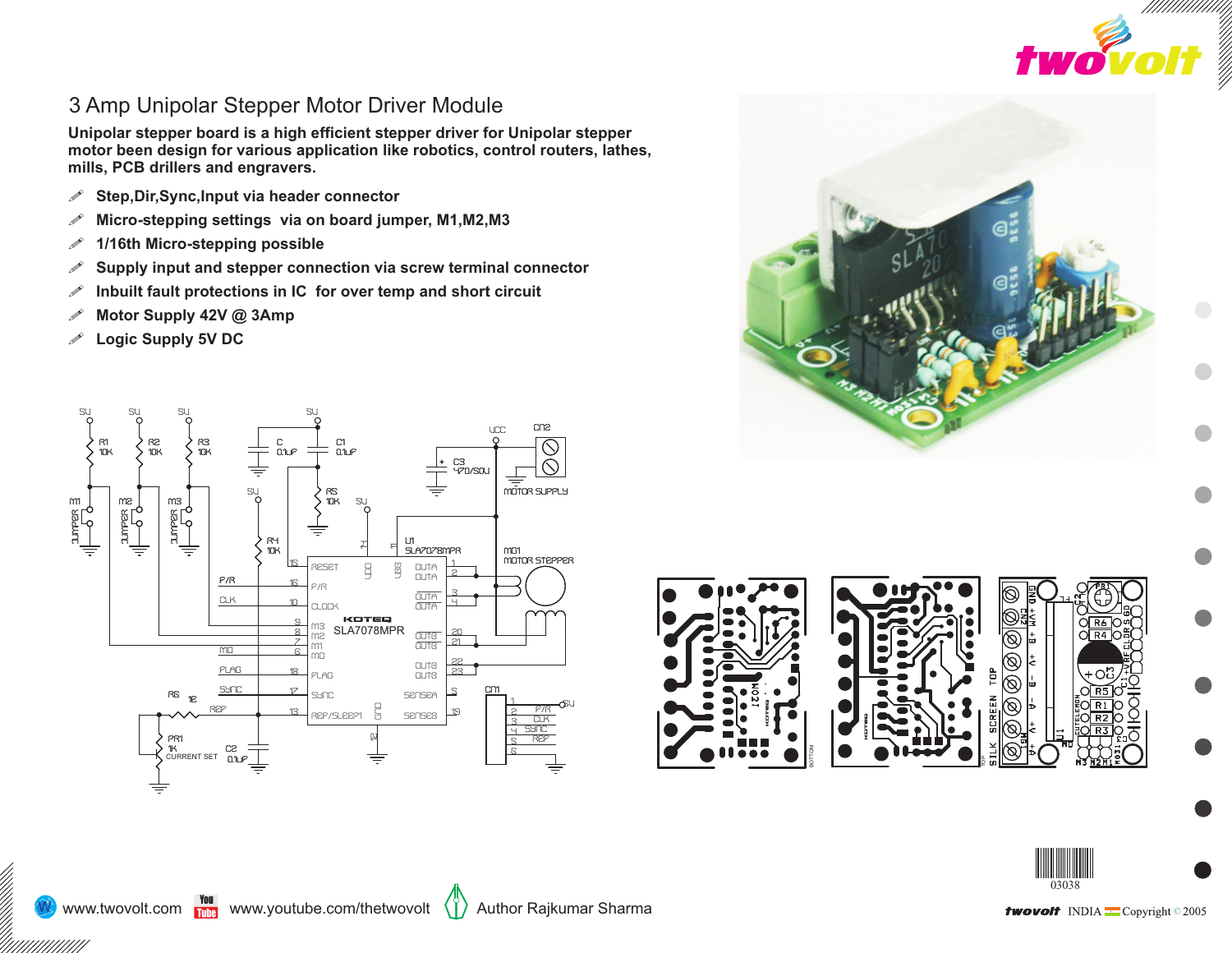



|                                             | J1 J2 J3                          |              | <b>FULL/HALF STEP</b>                 | <b>MICRO-STEPPING</b>                   |
|---------------------------------------------|-----------------------------------|--------------|---------------------------------------|-----------------------------------------|
|                                             | $L = L = L$                       |              | <b>FULL STEP MODE</b><br>MODE 8 FIXED | <b>FULL STEP MODE</b>                   |
| H.                                          | <b>Contract Contract Contract</b> |              | <b>FULL STEP</b><br>MODE F FIXED      | <b>FULL STEP</b><br><b>MODE F FIXED</b> |
|                                             | LHL                               |              | <b>HALF STEP</b>                      | <b>HALF STEP</b>                        |
| H.                                          | H.                                | $\mathbf{1}$ | <b>HALF STEP</b><br>MODE F FIXED      | <b>HALF STEP</b><br>MODE F FIXED        |
|                                             | L L H                             |              | SLEEP 2 FUNCTS                        | QUARTER STEP                            |
| н                                           | $\perp$                           | н            |                                       | EIGHTH STEP                             |
|                                             | Н                                 | н            |                                       | SIXTEENTH STEP                          |
| H.                                          | H.                                | H            |                                       | <b>SLEEP 2 FUNTIONS</b>                 |
| $U$ = ILIMPEDS ODEN $I = I$ ILIMPEDS OF OSE |                                   |              |                                       |                                         |

**H= JUMPERS OPEN L=JUMPERS CLOSE**



| 1                        | 3 | C1, C2, C          | $0.1$ u $F$               |
|--------------------------|---|--------------------|---------------------------|
| $\overline{\mathcal{L}}$ | 1 | CN <sub>1</sub>    | 6Pin Header Connector     |
| 3                        | 1 | CN <sub>2</sub>    | 2Pin Screw Terminal       |
| 4                        |   | C <sub>3</sub>     | 470/50V                   |
| 5                        | 3 | MG1                | 2Pin Screw Terminal       |
| 6                        | 3 | M1, M2, M3         | <b>JUMPER with Closer</b> |
|                          |   | PR <sub>1</sub>    | 1K Preset                 |
| 8                        | 5 | R1, R2, R3, R4, R5 | 10K                       |
| 9                        |   | R <sub>6</sub>     | 1E                        |
| 10                       |   | U1                 | SLA7078MPR                |
| 11                       |   | НT                 | Heatsink                  |
| 12                       | C | <b>SCW</b>         | M3X3 Screw                |